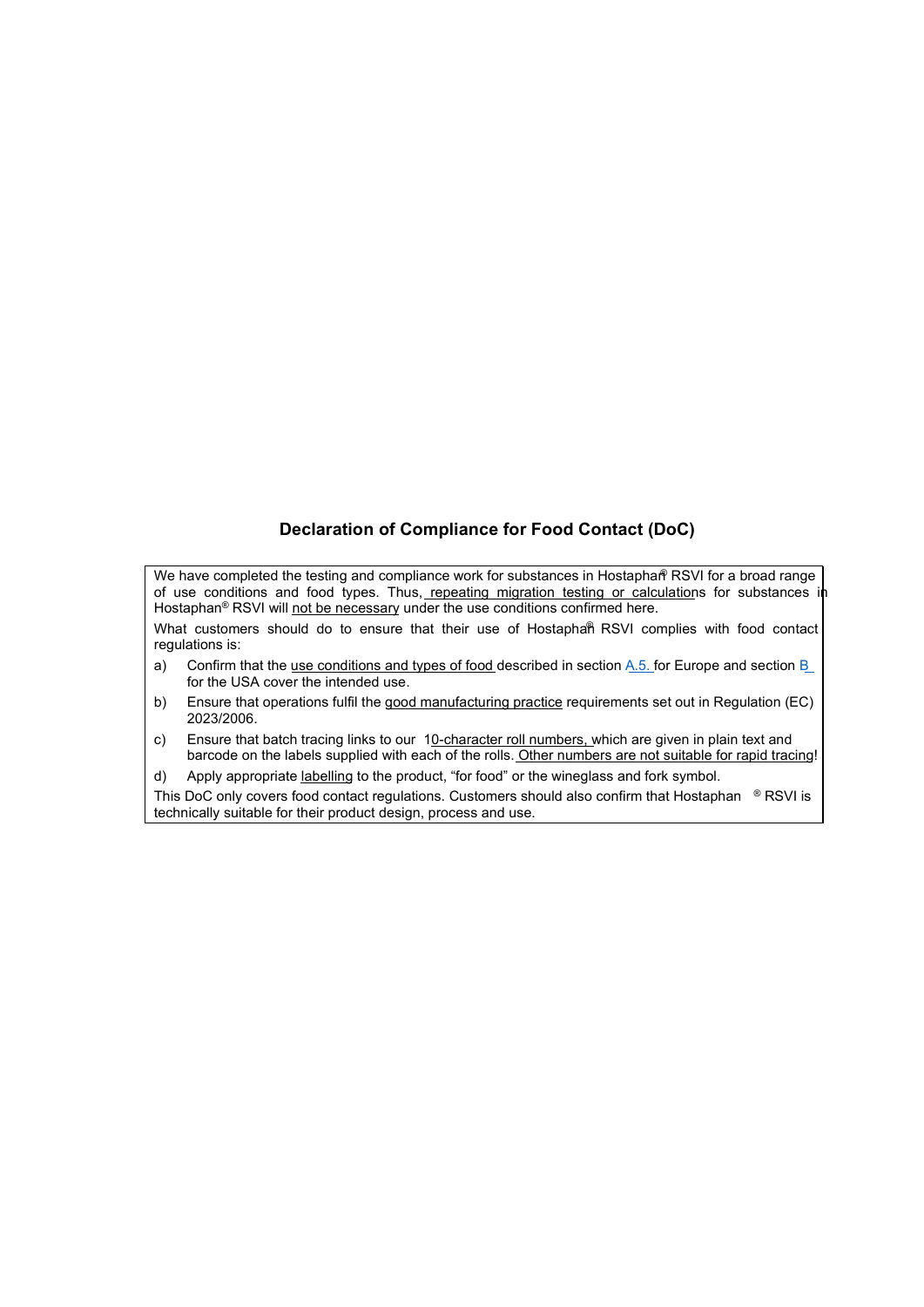Product name: <br>
Thickness range: Thickness range: Thickness range: Thickness range: Thickness range: This metallic metallic metallic metallic metallic metallic metallic metallic metallic metallic metallic metallic metallic Thickness range: "Type of product" for food contact use<sup>1</sup>:

Polymer type (main component): polyethylene terephthalate (PET)<br>Product form: polyethylene terephthalate (PET)

#### *Date and validity of this DoC*

: "final plastic material"<sup>2</sup> biaxially oriented PET film (boPET film)

This DoC has been issued on 2 August 2021 and replaces all previous DoCs for Hostaphan® RSVI issued for Europe and the USA. It is valid only when signed by a Mitsubishi official, either manually or electronically, and will remain valid until 31 December 2023, unless:

- It has been withdrawn or replaced by an updated DoC, or
- Your company has not purchased Hostaphan® RSVI for a period of 12 months (or longer) after 2 August 2021, in which case this DoC will no longer be valid for new deliveries. On resuming purchases after such an interruption, a new DoC must be requested to ensure that up-to-date information is available.

Within an ongoing business, we will inform you of any changes in the composition of Hostaphan® RSVI which are relevant to food legislation or changes in legislation which affect the regulatory status of Hostaphan® RSVI by sending an update to the recipient named on this DoC, usually by e-mail.

#### *2. Compliance with applicable regulations*

Hostaphan<sup>®</sup> RSVI complies with the applicable requirements of EU "Framework Requlation" for food contact materials, (EC) 1935/2004<sup>3</sup> , the "Food Contact Plastics Regulation" (EU) 10/2011 and the "Good Manufacturing Practice Regulation" (EC) 2023/2006, as well as the German LFGB and *Bedarfsgegenständeverordnung* as follows:

The monomers and additives used for Hostaphan® RSVI are authorized under Regulation (EU) 10/2011 (as amended by (EU) 321/2011, 1282/2011, 1183/2012, 202/2014, 2015/174, 2016/1416, 2017/752, 2018/79, 2018/213, 2018/831, 2019/37, 2019/1338, and 2020/1245). Risk assessment of all other components of Hostaphan® RSVI, including intentionally added components, such as catalysts, and non-intentionally added substances ("NIAS"), such as reaction and degradation products, according to §19 of (EU) 10/2011 has been performed. Thus, the composition of Hostaphan® RSVI complies with the legal requirements throughout the European Economic Area (EU, Iceland, Liechtenstein, Norway, and Northern Ireland). Hostaphan® RSVI also fulfils the corresponding requirements in Switzerland and in Great Britain. The PET complies with the current requirements of BfR (German Federal Institute for Risk Assessment) Recommendation XVII, Polyterephthalic acid diolesters.

Hostaphan® RSVI complies with the overall migration limit, 10 mg/dm² under the most extreme standardized conditions*, i.e.:*

| Simulant                       | Food type             | Test designation | Time and temperature |
|--------------------------------|-----------------------|------------------|----------------------|
| $A - 10$ vol.-% ethanol        | Aqueous (hydrophilic) | OM 6             | 4 h at reflux        |
| $B - 3$ wt.-% acetic acid      | Acidic ( $pH < 4.5$ ) | OM 6             | 4 h at 100° C        |
| D <sub>2</sub> – vegetable oil | Fatty (lipophilic)    | OM 7             | 2 h at 175° C        |

*Choice of simulants:* According to (EU) 10/2011, Annex III point 4 overall migration testing in simulants A, B and D2 demonstrates compliance for all types of food.

Sensory testing with water and fat shows that Hostaphan® RSVI complies with §3(1c) of (EC) 1935/2004.

#### *3. Substances subject to restrictions*

The following substances or substance groups subject to SMLs can be present in Hostaphan® RSVI or could be given off if it were hydrolyzed:

| Confidential                             |                          |                            |                                |          |  |  |
|------------------------------------------|--------------------------|----------------------------|--------------------------------|----------|--|--|
| Substance (group)                        | FCM Substance No.        | CAS-No.                    | Limit (SML)                    | Results* |  |  |
| terephthalic acid                        | 785                      | $100 - 21 - 0$             | 7.5 mg/kg food                 |          |  |  |
| ethylene glycol and<br>diethylene glycol | 227 and 263<br>(group 2) | 107-21-1 and I<br>111-46-6 | 30 mg/kg food<br>(group limit) |          |  |  |

<sup>1</sup> See chapter 3.1 of the "Union Guidance on Regulation (EU) No 10/2011 on plastic materials and articles intended to come into contact with food as regards information in the supply chain" for product type definitions.

<sup>3</sup> Articles 3, 11(5), 15 and 17 are applicable.

<sup>2</sup> Hostaphan® RSVI can form a final plastic material alone or in combination with other finished components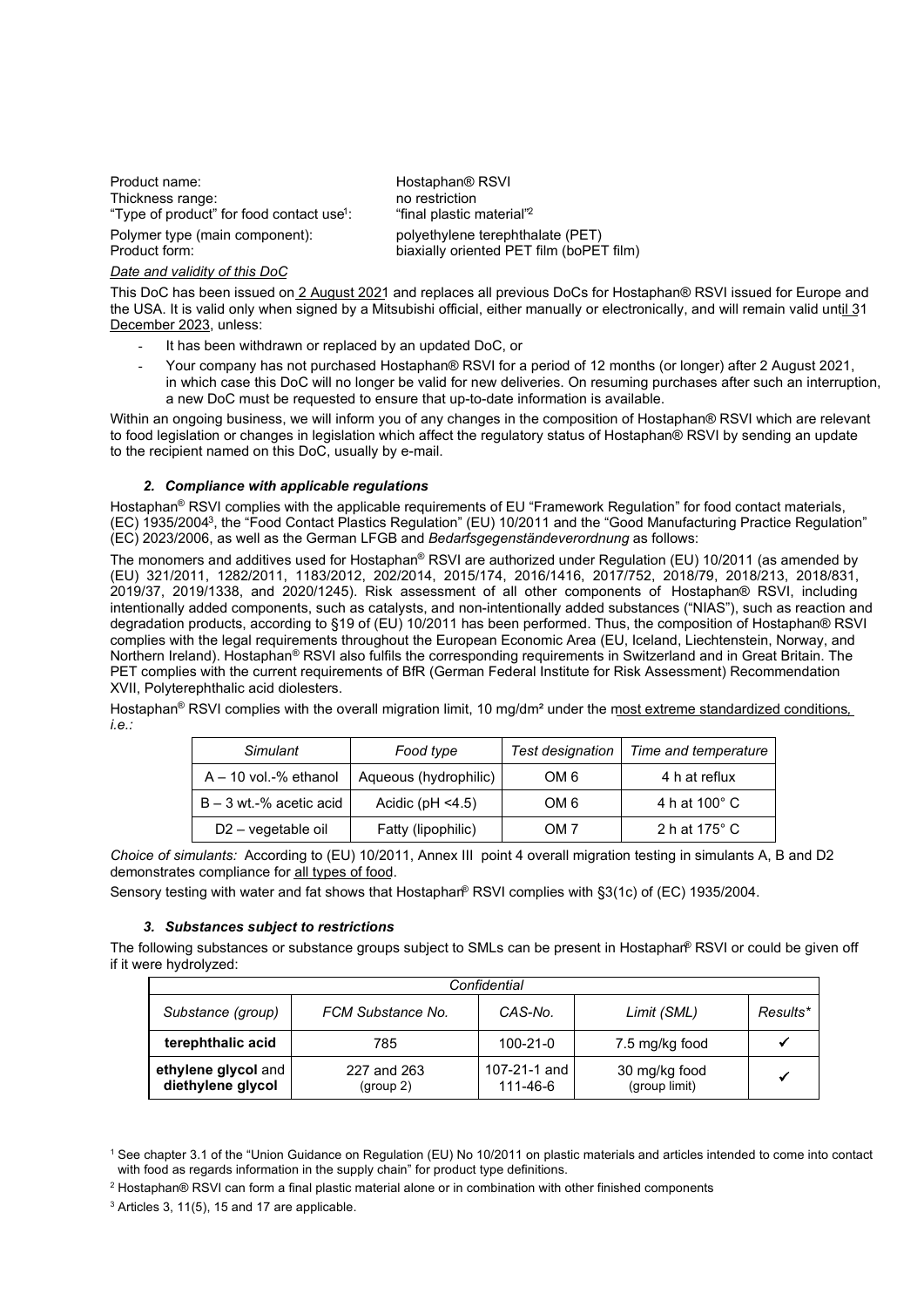| Confidential      |                                        |                          |                                             |          |  |  |
|-------------------|----------------------------------------|--------------------------|---------------------------------------------|----------|--|--|
| Substance (group) | FCM Substance No.                      | CAS-No.                  | Limit (SML)                                 | Results* |  |  |
| manganese acetate | None<br>(Annex II number 1 of 10/2011) | 2180-18-9                | 0.6 mg/kg food<br>(expressed as manganese)  |          |  |  |
| zinc acetate      | None<br>(Annex II number 1 of 10/2011) | 557-34-6 or<br>5970-45-6 | 5 mg/kg food<br>(expressed as zinc)         |          |  |  |
| acetaldehyde      | 128                                    | 75-07-0                  | 6 mg/kg food<br>(expressed as acetaldehyde) |          |  |  |

You may only share this confidential information with customers, institutes and enforcement authorities for the purpose of assessing compliance of Hostaphan® RSVI and products containing it.<sup>4</sup>

*\*Explanation of symbols in the "Results" column:*

✓ The migration of substances with this mark is not detectable in our tests because the substances are chemically bound, the amounts of the substances in the film are far below the SML (*e.g.* residual monomers), and/or the substances are not mobile in the plastic (*e.g.* salts).

These substances can only be set free under conditions that embrittle or destroy the film (hydrolysis under extreme heat, such as melting, or chemical attack).

Acetaldehyde is present in Hostaphan® RSVI in very small amounts. It is the main decomposition product of polyethylene terephthalate. Acetaldehyde is also present in many foods as a natural component (e.g. in fruits, coffee, cheese). It is not dangerous in low concentrations. Based on its toxicological properties, a specific migration

 $\bullet$  | limit (SML) of 6 mg acetaldehyde per kg food has been set in the EU. Measurements indicate acetaldehyde amounts in Hostaphan® RSVI are well below 20 ppm. Taking into account the EU cube and assuming a total migration, the detected amount of acetaldehyde in Hostaphan® RSVI is more than a factor of 100 below the limit value

Thus, for normal film applications no further testing of specific migration is needed for Hostaphan® RSVI

## *4. "Dual use" additives*

E551 and E650 are used in Hostaphan ® RSVI. These additives do not migrate out of Hostaphan ® RSVI at all, so they cannot cause technical effects or non-compliance of the foodstuffs. The heat sealable side of Hostaphan® RSVI may also contain E470b, the amount of which (<25 mg/dm<sup>2</sup>) will not adversely impact any EU food additive limits.

## *5. Permissible use conditions and specific migration test conditions*

Our migration testing and calculations confirm that Hostaphan® RSVI may be used:

- In single use articles such as food packaging, as well as repeated use articles,
- For direct contact with all kinds of food, except for ethanol concentrations >50 vol.-%
- For long term storage at room temperature (and below, including frozen storage),
- For sterilization, heating and cooking in microwave and conventional ovens at temperatures up to 175° C for 2 hours and
- At surface-volume ratios up to 30 dm<sup>2</sup>/kg food (5 times more than the "EU cube" $\hat{J}$ .

Hostaphan<sup>®</sup> RSVI complies with the applicable specific migration limits under these conditions:

*Test conditions to confirm specific migration compliance according to (EU) 10/2011, Appendix V (New conditions of the 6th amendment, (EU) 2016/1416, mandatory as of 14 September 2017)* 

<sup>&</sup>lt;sup>4</sup> Other substances of Annex II (EU) 10/2011 not listed in the table above are not intentionally added in Hostaphå RSVI and could only be present in trace quantities that are ubiquitous in the environment and that meet the restrictions specified in Table 1 of Annex II of (EU) 10/2011.

<sup>5</sup> High concentrations of ethanol swell PET, causing physical changes, such as softening, and changes in dimensions and appearance. Therefore PET is not recommended for use with very high ethanol concentrations, even if it were to pass a migration test.

 $6$  Surface-volume ratios higher than the "EU cube" were obtained by dividing each SML by the total amount of the substance in the product or the detection limit in its migration test. The lowest value is given.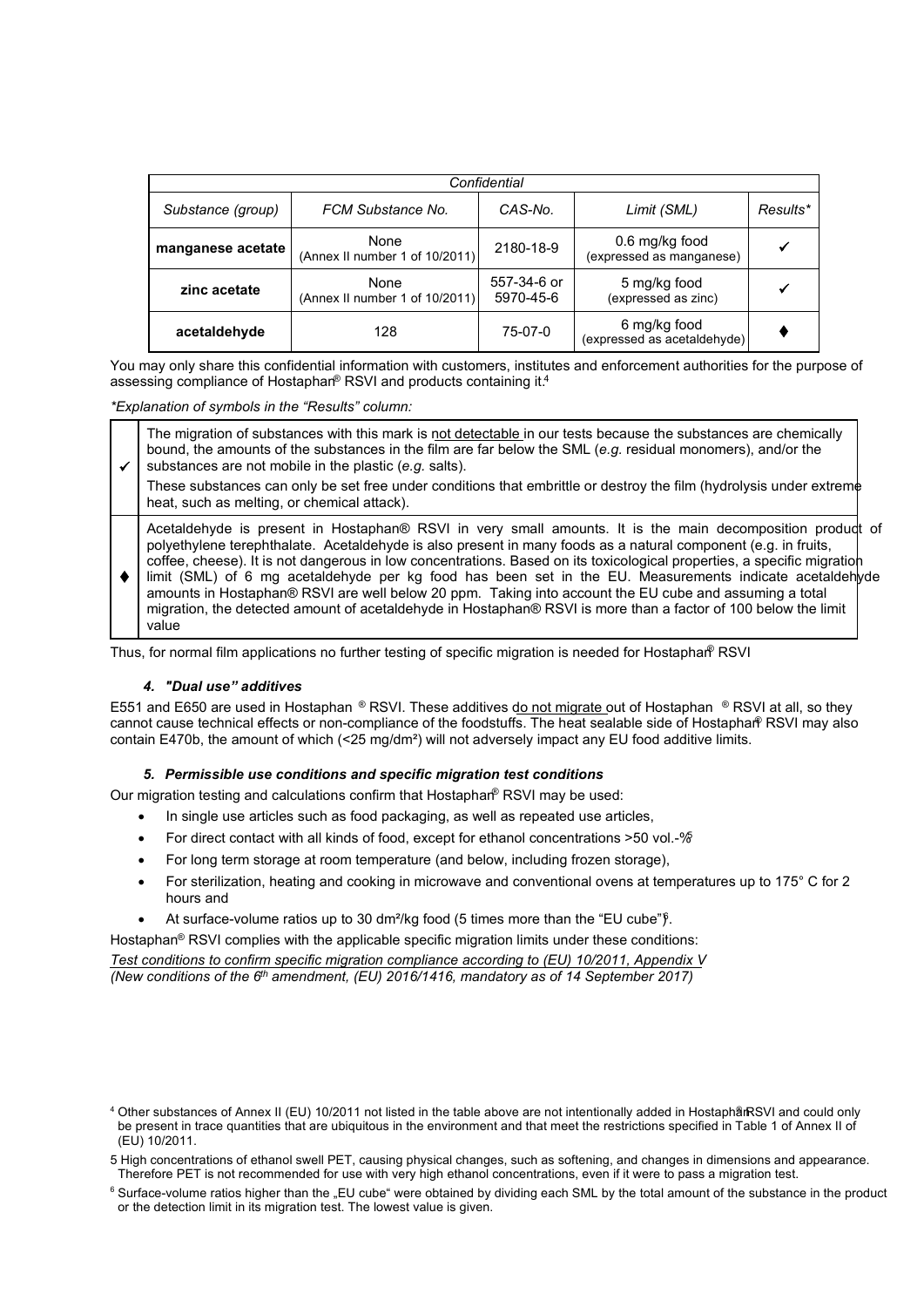| test conditions           |                                             | applicable to                       |                                                                                                                                                             |  |
|---------------------------|---------------------------------------------|-------------------------------------|-------------------------------------------------------------------------------------------------------------------------------------------------------------|--|
| simulant                  | time and temperature                        | food types                          | contact conditions                                                                                                                                          |  |
| $A - 10$ vol.-% ethanol   | 8 hours at 100°C, then 10<br>days at 60° C  | hydrophilic (aqueous,<br>alcoholic) | Up to 2 hours sterilization,<br>(re-)heating, cooking or<br>baking at up to 175 ° C and<br>long term (>6 month)<br>storage at room temperature<br>and below |  |
| $B - 3$ wt.-% acetic acid | 8 hours at 100° C, then 10<br>days at 60° C | acidic ( $pH < 4.5$ )               |                                                                                                                                                             |  |
| D2 - vegetable oil        | 2 hours at 175° C, then 10<br>days at 60° C | lipophilic (fatty)                  |                                                                                                                                                             |  |

Notes:

*Choice of simulants:* According to (EU) 10/2011, Annex V point 2.1.2, testing in simulants A, B and D2 demonstrates compliance for all types of food.

*Heating and test conditions:* For compliance, it does not matter how the heat is applied; microwave and conventional means are equivalent. In non-pressurized conditions such as in the microwave, only fatty foods can reach temperatures above 100° C.

*Old test conditions according to EU Directives 82/711/EEC and 85/572/EEC:* May no longer be used.

### *6. "Functional barrier" status*

Hostaphan® RSVI does not require a functional barrier. Both sides are permissible for direct contact with food.

## **B. Food contact use in the USA (FDA approval)**

We confirm that Hostaphan® RSVI complies with both the Federal Food, Drug and Cosmetic Act, 21 U.S.C. §§ 301 et seq., and applicable indirect food additive regulations found in 21 CFR § 177.1630, provided it is used subject to limitations found in 21 CFR § 177.1630 and in accordance with good manufacturing practices (defined in 21 CFR § 174.5). The film may be used in contact with all types of food under all conditions of use that are technically suitable for PET film and listed in 21 CFR § 177.1630, including oven baking or oven cooking at temperatures above 250° F, as specified in 21 CFR § 177.1630 (h).

#### **C. Frequently asked questions about other regulations and certain substances**

Hostaphan® RSVI does not contain post-consumer recyclate or "active or intelligent" components, so Regulations (EC) 282/2008 and 450/2009 are not applicable.

We confirm that the heavy metals cadmium, mercury, lead and chromium(VI) as such and their compounds are not used in the production of Hostaphan<sup>®</sup> RSVI. The sum of these heavy metals from possible contaminations is below 100 ppm (DIN 38 406) and complies with Article 11 of EU Directive 94/62/EC (Packaging and packaging waste) as well as with the CONEG Legislation in the USA. Hostaphan® RSVI also complies with the recoverability requirements set forth in Directive 94/62/EC.

The allergens for which Annex IIIa of Directive 2000/13/EC and Annex II of Regulation (EU) 1169/2011 require special food labelling are not used in the production of Hostaphan® RSVI. Any potential cross-contamination can also be ruled out, because they are not used in any of our other products.

The formulation of Hostapha $\beta$  RSVI contains no substances that are derived from "bisphenol A" (2.2-Bis(4-hydroxyphenyl)¬propane), such as polycarbonate, "BADGE" (bisphenol A diglycidyl ether) or related compounds ("BFDGE" and "NOGE"), azodicarbonamide, vinyl chloride, perfluorooctylsulphonate ("PFOS"), perfluorooctanoic acid ("PFOA"), other perfluoroalkyl substances ("PFAS") or 2,4,4<sup>-</sup>trichloro-2<sup>-</sup>-hydroxydiphenyl ether (triclosan). Consequently, none of the following legislation is (or was) relevant: Directives 78/142/EEC, 80/766/EEC, 81/432/EEC, 2004/1/EC and 2011/8/EU, Regulation 1895/2005, 17th amendment of the German *Bedarfsgegenständeverordnung*.

The formulation of Hostaphan<sup>®</sup> RSVI contains no primary aromatic amines listed in entry 43 to appendix 8 of Annex XVII to Regulation (EC) 1907/2006 or substances that could release those primary aromatic amines.

No plasticizing additives such as "phthalates" (esters of *ortho*-phthalic acid) or others are used in the formulation of Hostaphan<sup>®</sup> RSVI. Further, the formulation does not include benzophenone, alkyl phenols such as nonyl or octyl phenol, or derivatives thereof.

Hostaphan® RSVI is not a "nanomaterial" as defined in Commission Recommendation 2011/696/EU and is thus not subject to reporting to the French ANSES agency. Similarly, no reports are required for Hostaphan RSVI to the Belgian or Danish nanomaterial registries.

Under the REACH Regulation (1907/2006), Hostaphan RSVI is an "article". We confirm that it was manufactured in accordance with applicable REACH requirements and that it does not contain substances listed on the SVHC candidate